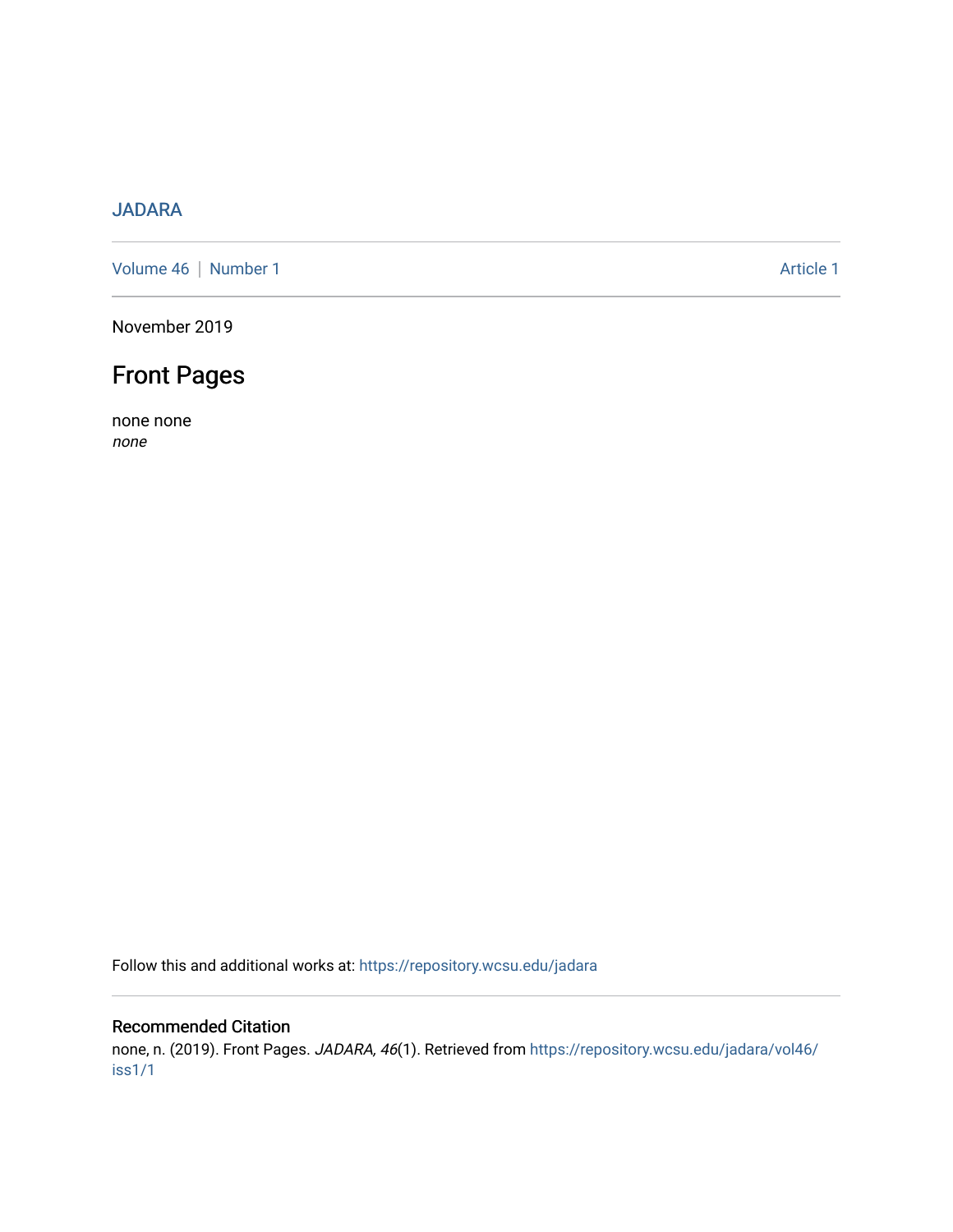# JADARA

A Journal for Professionals Networking for Excellence in Service Delivery with Individuals who are Deaf or Hard of Hearing



#### Volume 46 Number 1 Fall 2012

1

ISSN 0899-9228

Published by WestCollections: digitalcommons@wcsu, 2019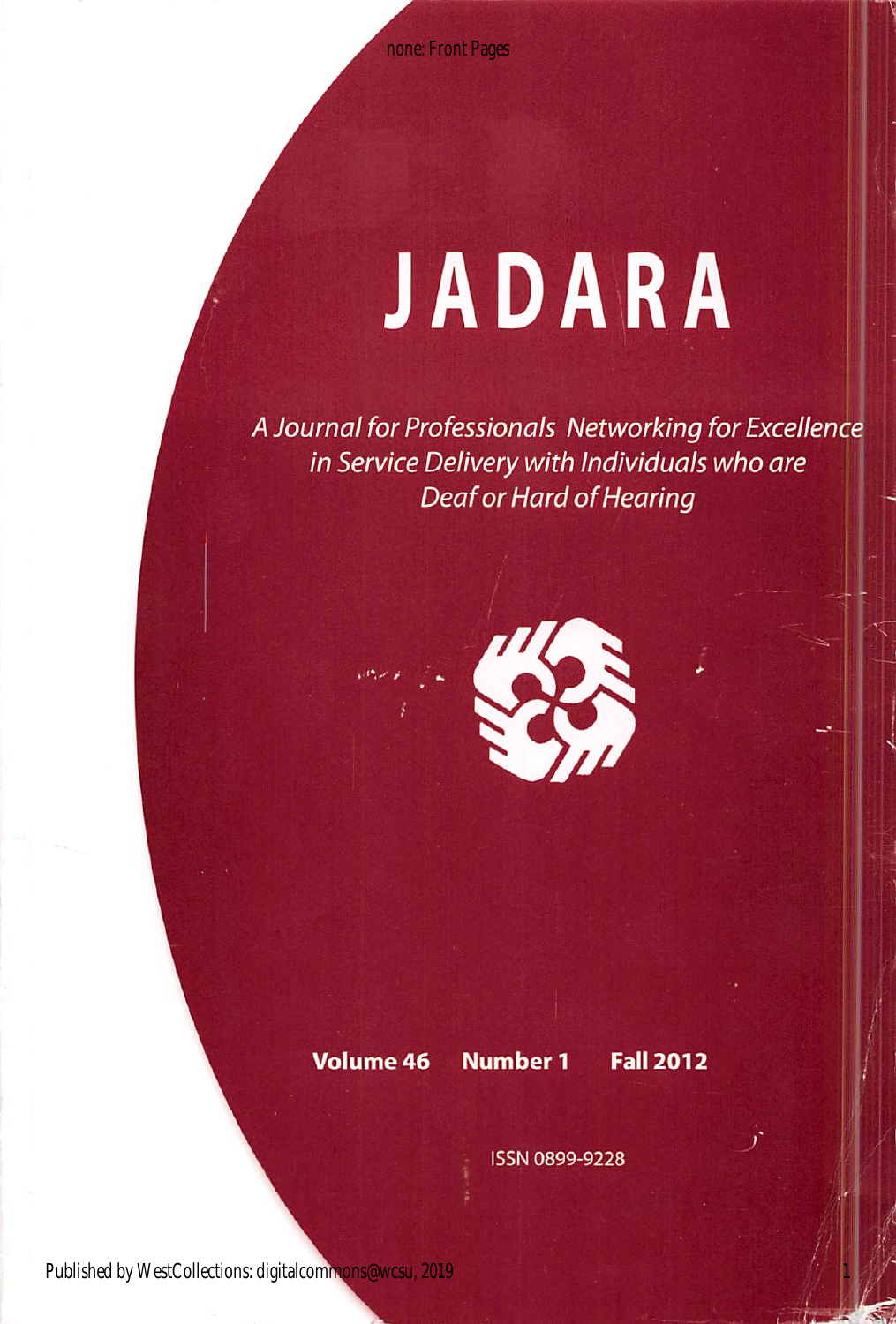

The official publication of ADARA

A Journal for Professionals Networking for Excellence in Service Delivery with Individuals who are Deaf or Hard of Hearing

> Senior Editor David M. Feldman, Barry University

### Editorial Review Board

Pamela Dean Lawrence H. Pick Mayo Clinic Gallaudet University

Denise Kavin Shawn P. Saladin

PEPNet-Northeast The University of Texas -Pan American

Irene Leigh Steven R. Sligar

Gabriel I. Lomas McCay Vernon State University

Gallaudet University East Carolina University

Western Connecticut South Ponte Vedra Beach, FL

2